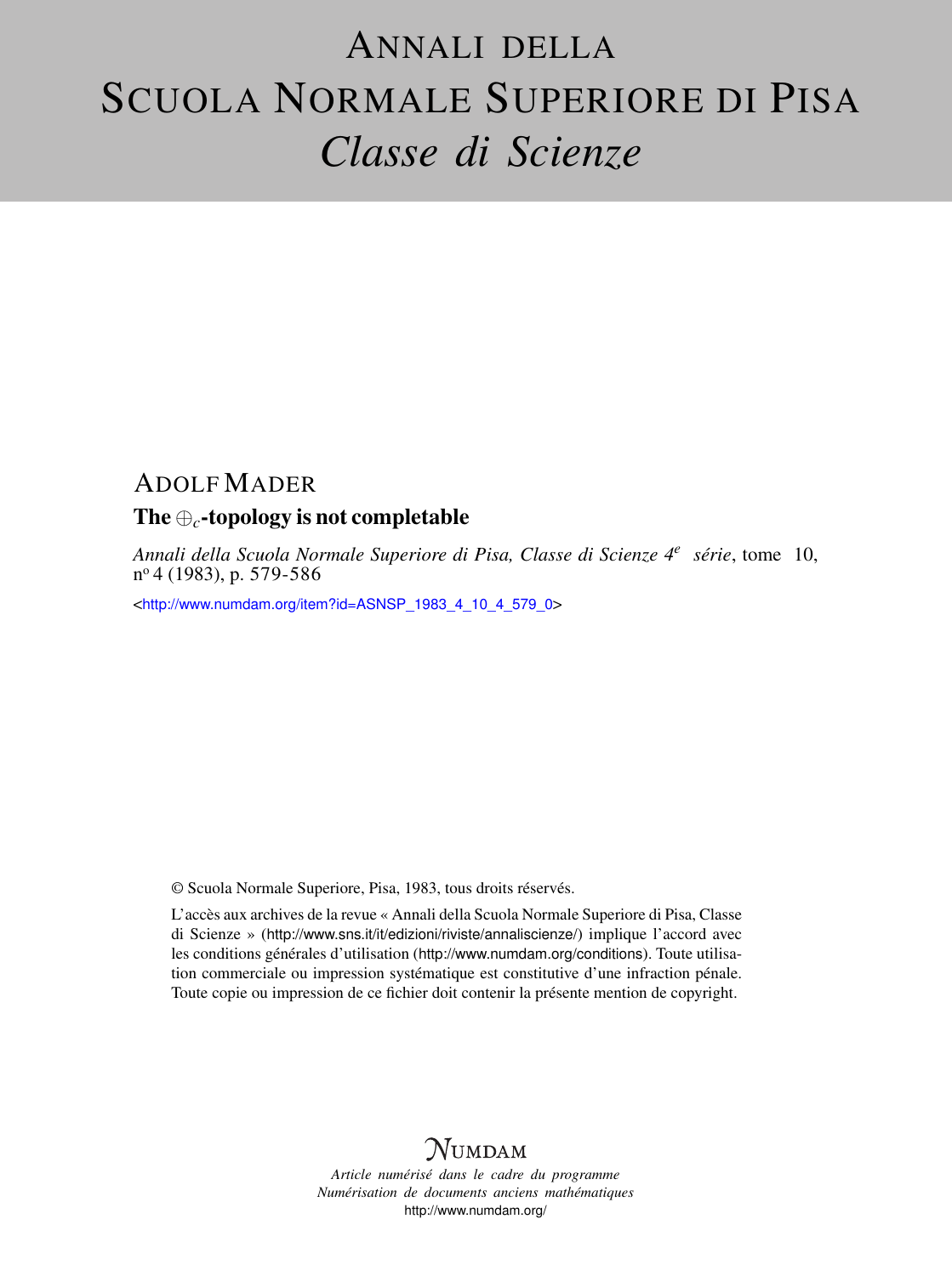# The  $\bigoplus_{c}$ -Topology is Not Completable.

# ADOLF MADER

## 1. - Introduction.

G. D'Este [5] introduced and studied an interesting and difficult functorial topology defined on the category of abelian groups: Let  $\oplus_c$  be the class of all direct sums of cyclic p-groups. For each group A let  $\mathfrak{V}_A = \{U \leq A:$  $A/U \in \bigoplus_i$ . Then  $\mathcal{U}_i$  is a neighborhood basis at 0, a « local basis » for short, for some topology on  $A$  which makes  $A$  into a topological group. We write  $A[\mathbb{U}_A] = A[\oplus_e]$  for this topological group. Every homomorphism  $f: A \to B$ is then a continuous map  $f: A(\bigoplus_c] \to B(\bigoplus_c]$ . In the terminology of Boyer-Mader [2],  $\oplus_c$  is a discrete class and  $A \to A(\oplus_c), f \to f$  is the corresponding minimal functorial topology. This minimal functorial topology as well as the associated topology on an individual group is called the  $\bigoplus_{\sigma}$ -topology. Every group  $A(\bigoplus_i)$  has a (Hausdorff) completion  $\tilde{A}$  and if the completion topology of  $\breve{A}$  is the  $\bigoplus_{c}$ -topology then A is called *completable*; if every A is completable then the  $\bigoplus_{c}$ -topology is *completable*. A crucial result in [5], Theorem 1.4, states that the  $\bigoplus_{c}$ -topology is indeed completable. In this note we disprove this claim. This is achieved by noting that separable  $p^{\omega+1}$ projective p-groups are either  $\bigoplus_{c}$ -complete or not completable. We then construct such groups which are  $\bigoplus_{\alpha}$ -incomplete as well as some which are  $\bigoplus_{c}$ -complete. Unfortunately, the error invalidates most of D'Este's results, and as it stands very little is known about the  $\bigoplus_{c}$ -topology.

In Section 2 we summarize what is known about the  $\bigoplus_{\alpha}$ -topology. Section 3 contains our examples.

All groups in this paper are abelian. The notation is standard and follows Fuchs [6]. The background on linear functorial topologies can be found in Mader [9]. Unless indicated otherwise a topological group carries the  $\oplus$ -topology.  $\check{A}$  denotes the  $\oplus_c$ -completion of A, and  $\hat{A}$  the p-adic

Pervenuto alla Redazione il 23 Novembre 1982 ed in forma definitiva il <sup>10</sup> Settembre 1983.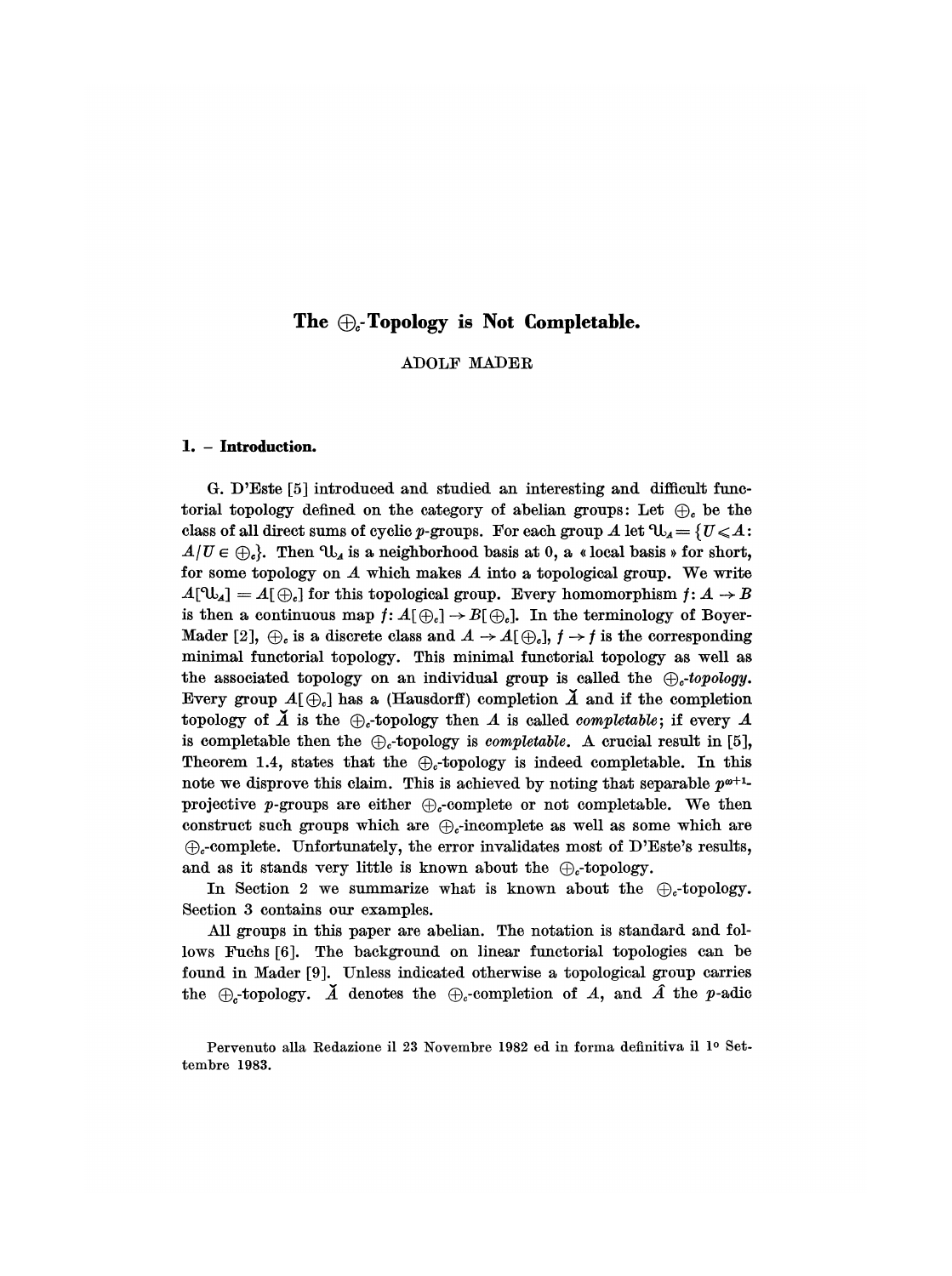completion. The explicit construction of the completion of a group with linear topology can be found in [6; Vol. I, pp. 68/69] as well as the definition of the appropriate topology which is called the completion topology. Suppose  $T$  is a functorial topology so that, for every abelian group  $A$ , we obtain the topological group  $TA$  with A as the underlying group. Every subgroup of A then has two topologies: its own functorial topology and the topology induced by the topology of  $TA$ . The subgroup is called T-concordant if these two topologies coincide. Maps are written on the right.

I owe thanks to Ray Mines with whom I began studying the paper of G. D'Este and who first noted the likely errors.

## 3. - Properties of the  $\bigoplus$ -topology.

Most of the results in this section are due to D'Este [5]. We indicate how the results follow from the general considerations of Mader [9].

The first observation follows from the fact that the class  $\bigoplus$  is closed under arbitrary direct sums  $(9; 3.21$  and  $4.1c$ ]).

(2.1)  $(\bigoplus_i A_i)^{\vee} = \bigoplus_i \check{A}_i$ . In particular, ([5; 2.1]) any direct sum of  $\bigoplus_{\mathfrak{c}}$ complete groups is  $\bigoplus_{c}$ -complete.  $\square$ 

The following fact is true for any minimal functorial topology and follows from [9; 3.21 and 4.1c].

(2.2) ([5; Lemma 1.3]). A direct summand of a  $\bigoplus_{\sigma}$ -complete group is  $\bigoplus_{\sigma}$ complete.  $\Box$ 

The next result essentially follows from the fact that an extension of a direct sum of cyclic groups by a bounded group is a direct sum of cyclic groups ([6; 18.3]).

 $(2.3)$  ([5; Lemma 2.3]). If B is a subgroup of A such that  $A/B$  is a bounded p-group then  $B$  is a  $\bigoplus$ -concordant open and hence closed subgroup of  $A$ . Thus A is  $\bigoplus_{c}$ -complete if and only if B is  $\bigoplus_{c}$ -complete.  $\Box$ 

It is helpful to compare the  $\bigoplus$ -topology with better understood topologies. If  $A/U$  is a bounded p-group then  $A/U \in \bigoplus_c$ . Hence the p-adic topology is weaker than the  $\bigoplus_{c}$ -topology. On the other hand it is easy to see that each subgroup U with  $A/U \in \bigoplus$  is closed in the p-adic topology. Hence  $[9; 4.11]$  applies: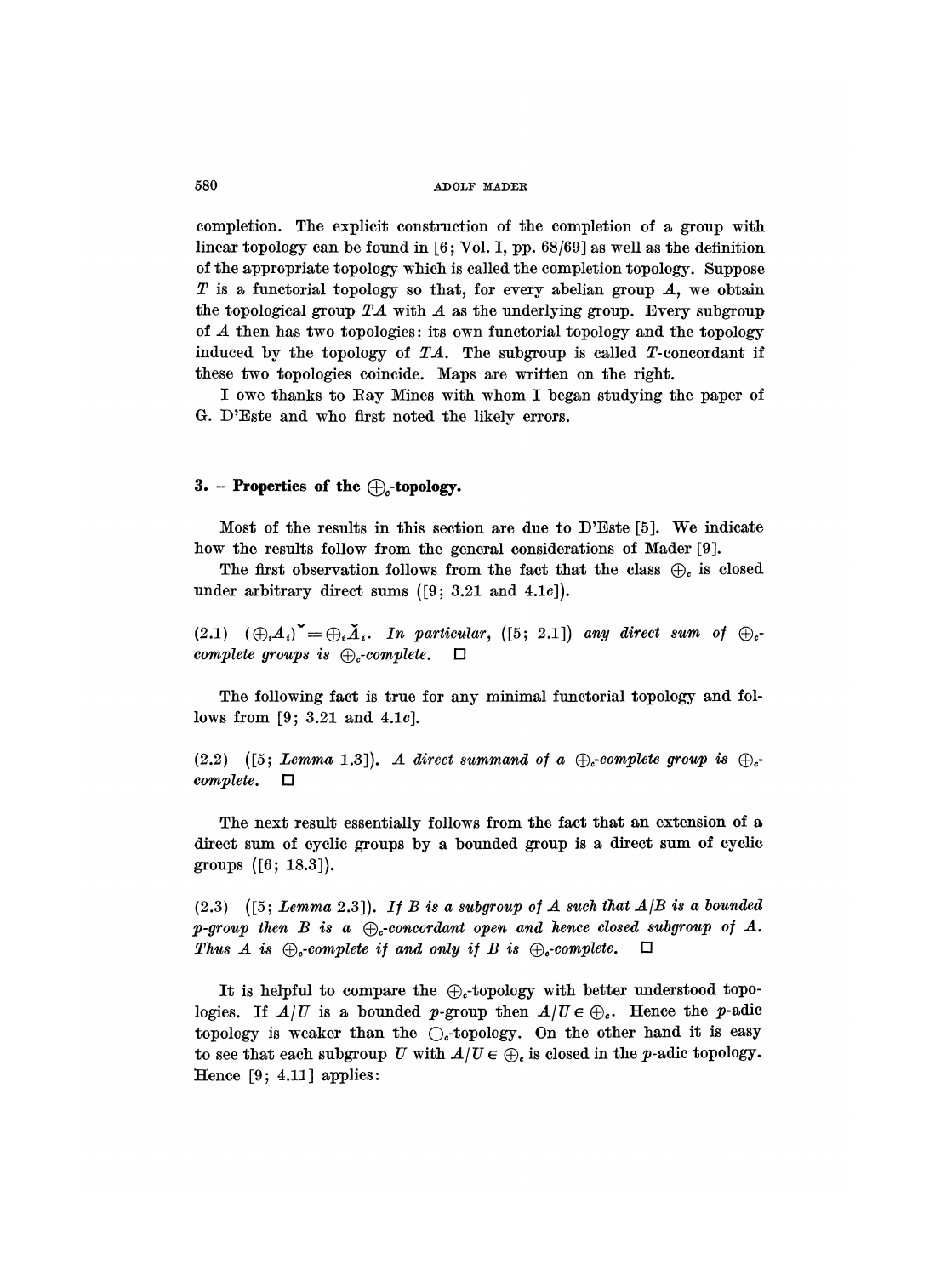(2.4) The natural map  $\check{A} \to \hat{A}$ , where  $\hat{A}$  denotes the p-adic completion of A, is injective.  $\Box$ 

If A is a p-group and U is a large subgroup of A then  $A/U \in \bigoplus$ , by [6 ; 67.4]. Hence the large subgroup or inductive topology is weaker than the  $\bigoplus_{c}$ -topology. It is well-known ([3; 3.9] or [4; 2.8]) that the completion of a p-group A in the large subgroup topology is its torsion-completion  $\overline{A}$ , i.e. the maximal torsion subgroup of  $\hat{A}$ . Also the p-adic topology is weaker than the large subgroup topology. Hence there are natural maps  $\check{A} \rightarrow \bar{A} \rightarrow \hat{A}$ . The following fact now follows from  $(2.4)$ .

# (2.5) ([5; Lemma 1.2]). For a p-group A the  $\bigoplus_c$ -completion  $\check{A}$  is naturally imhedded in the torsion-completion  $\overline{A}$ . In particular,  $\check{A}$  is again p-primary.  $\Box$ imbedded in the torsion-completion  $\overline{A}$ . In particular,  $\overline{A}$  is again p-primary.

If  $\breve{A}$  is purely imbedded in  $\overline{A}$  then  $\overline{A}$  is also the torsion completion of  $\check{A}$  and by (2.5) we have  $(A^{\times})^{\times}$  imbedded in  $\overline{A}$ . Thus, if  $\check{A}$  were always purely imbedded in  $\overline{A}$  then  $(A^{\vee})^{\vee}$  and all transfinitely iterated  $\bigoplus_{c}$ -completions would be contained in  $\overline{A}$  and hence the chain of iterated completions would have to become stationary. It will be shown below that for minimal funetorial topologies in general, the chain of iterated completions of a group  $A$ becomes stationary if and only if it is constant, i.e. A is completable.

This is D'Este's idea. It fails because  $\breve{A}$  need not be pure in  $\overline{A}$ , and the error is made in the middle of page 244 by equating two distinct imbeddings in  $\overline{A}$ .

 $(2.6)$  ITERATED COMPLETIONS. Let T be a minimal functorial topology on the category of abelian groups. Let LA be the completion of TA as an abstract group and let  $\varepsilon_A: A \to LA$  be the natural map. For simplicity assume that TA is Hausdorff. Define  $L^0A = A$ ,  $L^1A = LA$ ,  $\varepsilon_{01}: L^0A \rightarrow L^1A$ :  $\varepsilon_{01} = \varepsilon_A$ and let  $\varepsilon_{ii} : L^iA \to L^iA$ :  $\varepsilon_{ii} = 1$ . Suppose  $L^{\alpha}A$  and maps  $\varepsilon_{\alpha\beta} : L^{\alpha}A \to L^{\beta}A$ have been defined for  $\alpha \le \beta < \lambda$  satisfying  $\varepsilon_{\alpha\beta} \circ \varepsilon_{\beta\gamma} = \varepsilon_{\alpha\gamma}$  for  $\alpha \le \beta \le \gamma < \lambda$ . If  $\lambda - 1$  exists let  $L^{\lambda}A = L(L^{\lambda - 1}A)$  and  $\varepsilon_{\alpha\lambda} = \varepsilon_{\alpha\lambda - 1} \circ \varepsilon_{L^{\lambda - 1}A}$ ; if  $\lambda$  is a limit ordinal let  $L^{\lambda}A = \lim \{L^{\alpha}A : \alpha < \lambda\}$  and  $\varepsilon_{\alpha\lambda} = \lim \{\varepsilon_{\alpha\beta} : \alpha \leq \beta < \lambda\}$ . In any case let  $\varepsilon_{\lambda\lambda} = 1$ . Then, clearly, each  $\varepsilon_{\alpha\beta}$  is injective and  $\varepsilon_{\alpha\beta} \circ \varepsilon_{\beta\gamma} = \varepsilon_{\alpha\gamma}$  for  $\alpha \leq \beta \leq \gamma$ . Furthermore, if some  $\varepsilon_{\alpha\beta}$  with  $\alpha < \beta$  is bijective then A is completable, and if so the whole chain of iterated completions is constant.

**PROOF.** Suppose  $\varepsilon_{\lambda\beta}$  is bijective for  $\lambda < \beta$ . Then  $\varepsilon_{\lambda\lambda+1}: L^{\lambda}A \rightarrow L(L^{\lambda}A)$ is bijective, i.e. TLAA is complete. We identify all  $L^{\alpha}A$ ,  $\alpha \leq \lambda$ , with their images in L<sup> $\lambda$ </sup>A. By [9; 5.7]  $L^2A = LA \oplus K_1$ . Suppose that  $K_\alpha$ ,  $\alpha < \mu < \lambda$ , has been found such that  $L^{\alpha}A = LA \oplus K_{\alpha}$  and  $K_{\alpha} \leq K_{\beta}$  for  $\alpha \leq \beta \leq \mu$ . If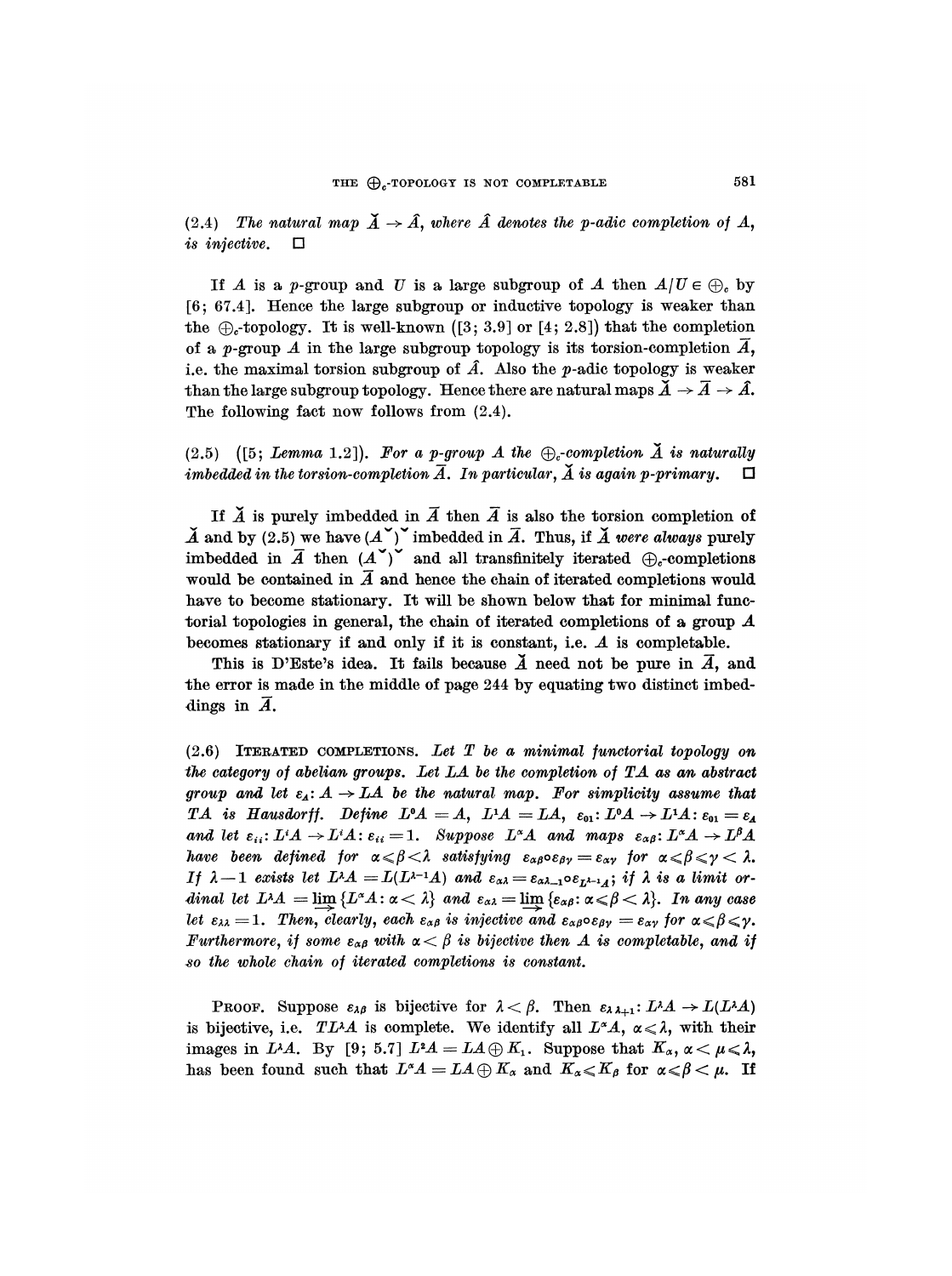$\mu-1$  exists then  $L^{\mu}A = L(L^{\mu-1}A) = L^2A \oplus LK_{\alpha} = LA \oplus (K_1 \oplus LK_{\alpha})$  and we let  $K_{\mu} = K_1 \oplus L K_{\alpha}$ . If  $\mu$  is a limit ordinal then  $L^{\mu}A = \bigcup L^{\alpha}A = LA$  $\bigoplus_{\alpha \leq \mu} K_{\alpha}$  and we let  $K_{\mu} = \bigcup_{\alpha \leq \mu} K_{\alpha}$ . Hence, by induction,  $L^{\lambda}A = LA \oplus K_{\lambda}$ and  $TLA$  is complete as a direct summand of a complete group.  $\square$ 

Megibben [10] called a p-group A thick if  $A/U \in \bigoplus$ , implies that U contains a large subgroup of A.

(2.7) ([5; 1.1]). A p-group A is thick if and only if the  $\bigoplus$ -topology on A coincides with the large subgroup topology. The completion of a thick group A is its torsion-completion  $\overline{A}$  and every thick group is  $\bigoplus_{c}$ -completable.

PROOF. It has been mentioned earlier that  $\overline{A}$  is the completion of  $A$ in the large subgroup topology. Since  $\overline{A}/A$  is divisible, it is  $\bigoplus_{c}$ -indiscrete and it follows from the completability criterion of Mines-Oxford (see [9; 5.10 (6)]) that A is completable.  $\Box$ that  $A$  is completable.

The next result follows immediately from  $(2.7)$  and  $(2.1)$ .

(2.8) ([5; 2.2]). Direct sums of torsion-complete p-groups are  $\bigoplus$ -complete.  $\Box$ 

A little more can be asserted.

(2.9) If A is the direct sum of thick groups  $A_i$  then  $\check{A} = \bigoplus_i \overline{A}_i$  and A is completable although usually not thick.

**PROOF.**  $\breve{A} = \bigoplus_i \breve{A}_i$  and  $\breve{A}_i = \overline{A}_i$  since  $A_i$  is thick. Completability follows since  $\breve{A}/A \simeq \bigoplus \overline{A}_i/A_i$  is divisible. If  $A = \bigoplus_i A_i$  and if A is thick then  $\overline{A} = \bigoplus_i \overline{A}_i$ . By [6; 71.3] there is m such that  $p^m \overline{A}_i = 0$  for almost all i. Hence  $A$  is usually not thick.  $\square$ 

(2.10) REMARK. We just showed: If  $A = \bigoplus_i A_i$  is thick then, for some positive integer m,  $p^m A_i = 0$  for almost all i.  $\Box$ 

There is also a large class of groups for which the  $\bigoplus_{c}$ -topology coincides with the *p*-adic topology. This is trivially the case for torsion-free groups of finite p-rank  $( = \dim A/pA).$ 

(2.11) The  $\bigoplus_{c}$ -completion of a direct sum of torsion-free groups of finite rank is the free p-adic module with the same p-rank. Such a group is  $\bigoplus_{c^-}$  $complete. \Box$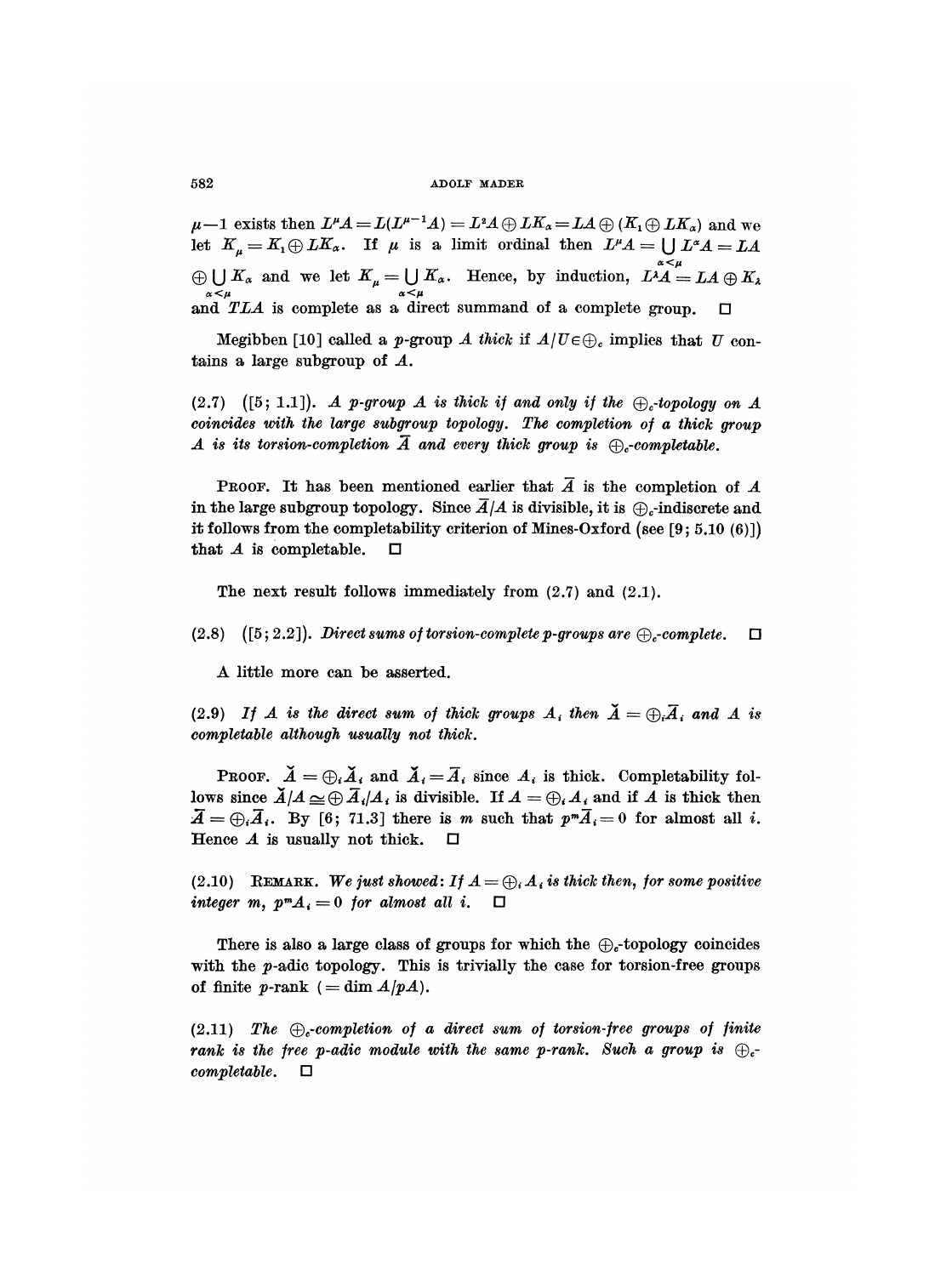More interesting examples are provided by the theory of Howard [7]. If a group  $A$  is of second category in its  $p$ -adic topology then every reduced p-primary epimorphic image of  $A$  is bounded hence the p-adic topology and the  $\bigoplus$ -topology on  $\mathcal A$  coincide. Examples of second category groups are the p-adically complete groups, but  $(7; 4.3)$  there are others as well, a situation very much reminiscent of thick groups. In [8; 4.6] it was shown that every reduced p-primary epimorphic image of a group  $K$  is bounded if and only if  $K$  is not the union of an ascending sequence of  $p$ -adically nowhere dense subgroups. Thus such groups are  $\bigoplus$ -completable and their completions are just the p-adic completions.

## 3. - Groups which are not completable.

It appears to be rather difficult to determine the  $\bigoplus_{c}$ -completions in general. As far as completability is concerned  $p^{\omega+1}$ -projective p-groups are particularly simple since they are either complete or not completable as we will show first. Recall that a  $p^{\omega+1}$ -projective group is an extension of an elementary p-group by a direct sum of cyclic p-groups  $(*)$ . Thus a  $p^{a+1}$ projective group contains an open subgroup which is elementary. This fact is exploited in the first lemma.

(3.1) LEMMA. Let A be a separable p-group having a subsocle T with  $A/T \in \bigoplus$ . Then  $\breve{A}/A \simeq T^{\sharp}/T$  where  $T^{\sharp}$  is both the topological closure of T in  $\breve{A}$  and the completion of T when T has the topology induced by the  $\oplus$ -topology of A. Hence  $\breve{A}/A$  is p-bounded and A is completable if and only if A is complete.

PROOF. We have  $(9; 4.5)$  the following commutative diagram with exact rows:



A diagram chase yields  $\check{A}/A \simeq T^{\prime}/T$ . Thus  $\check{A}/A$  is p-elementary. By the Completability Criterion [9; 5.10 (6)] A is completable if and only if  $\tilde{A}/A$ is *p*-divisible, i.e. if and only if  $\check{A} = A$ .  $\Box$ 

(\*) R. NUNKE, Purity and 8ubjunctors of the identity, Topic8 in Abelian Groups, Scott, Foresman & Co, Chicago, 1963, pp. 121-171.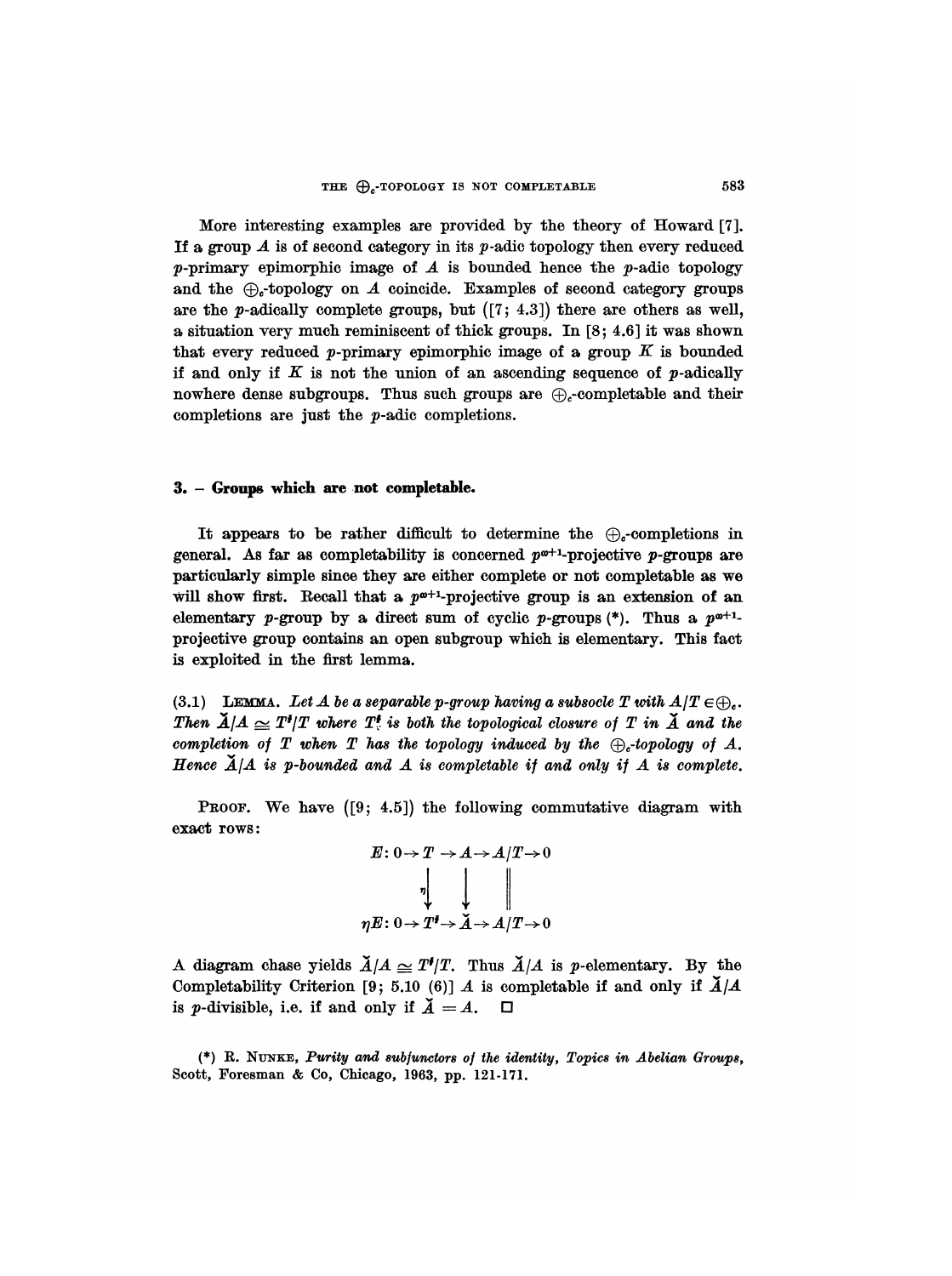The problem is now reduced to deciding whether or not  $T$  is complete with the induced topology. In general it is neither clear what this induced topology might look like nor what the completion is. Fortunately, a method due to Benabdallah-Irwin [1] permits to construct a group  $A$  such that the induced topology on  $T$  is the topology induced by the p-adic topology on A, and this case can be handled.

We first need a special case of a theorem by Benabdallah-Irwin [1; Theorem 2.2].

 $(3.2)$  LEMMA. If G is a p-group and K a pure subgroup of G such that  $G/K[p] \in \bigoplus_{c}$  then K is a direct summand of G.

Starting with any p-group G the method of Benabdallah-Irwin [1; pp. 326-327] yields a  $p^{\omega+1}$ -projective group A whose properties are related to those of  $G$ .

(3.3) CONSTRUCTION. Let G be a given p-gruop. Let  $\tilde{G} = \bigoplus \{\langle \tilde{g} \rangle : g \in G\}$ where  $\langle \tilde{g} \rangle \simeq \langle g \rangle$ , and let  $\varepsilon : \tilde{G} \to G$ :  $\tilde{g}\varepsilon = g$ . It is well-known that  $K = Ker \varepsilon$ is pure in  $\tilde{G}$ . Put  $A = \tilde{G}/K[p]$ . Then  $T = \tilde{G}[p]/K[p]$  is a subsocle of A with  $A/T \simeq \tilde{G}/\tilde{G}[p] \simeq p\tilde{G} \in \bigoplus_{c}$ . Hence A is p<sup>o+</sup>-<sup>1</sup>projective. Furthermore by 3.2,  $A \in \bigoplus_c$  if and only if  $G \in \bigoplus_c$ .

In the following we always refer to this situation placing stronger and stronger conditions on G.

(3.4) Let G be separable. Then A is separable.

**PROOF.** G separable implies that K is p-adically closed in  $\tilde{G}$ . So is  $\tilde{G}[p]$ , and hence  $K[p] = K \cap \tilde{G}[p]$ . Thus  $A = \tilde{G}/K[p]$  is separable.

(3.5) Let G be pure-complete. Then for any subsocle S with  $K[p] \leq S \leq \tilde{G}[p]$ there exists a pure subgroup L of  $\tilde{G}$  containing K with  $L[p] = S$ .

**PROOF.** Since  $S_{\mathcal{E}} \leq G[p]$  and G is pure-complete there is a pure subgroup M of G with  $M[p] = S_{\mathcal{E}}$ . Let  $L = M \varepsilon^{-1}$ . Then L is pure in  $\tilde{G}$  and contains K. It is easily checked that  $L[p] = S$ .  $\Box$ 

(3.6) Let G be quasi-complete. If  $K[p] \leqslant S \leqslant \tilde{G}[p]$  and  $\tilde{G}/S \in \bigoplus_c$  then  $\tilde{G} = L \oplus M$  with  $L[p] = S$  and M bounded.

PROOF. By  $[6; 74.2]$  G is pure-complete. Hence, by  $(3.5)$  and  $(3.2)$ . there exist groups L and M such that  $\tilde{G} = L \oplus M$ ,  $K \le L$  and  $L[p] = S$ ,

584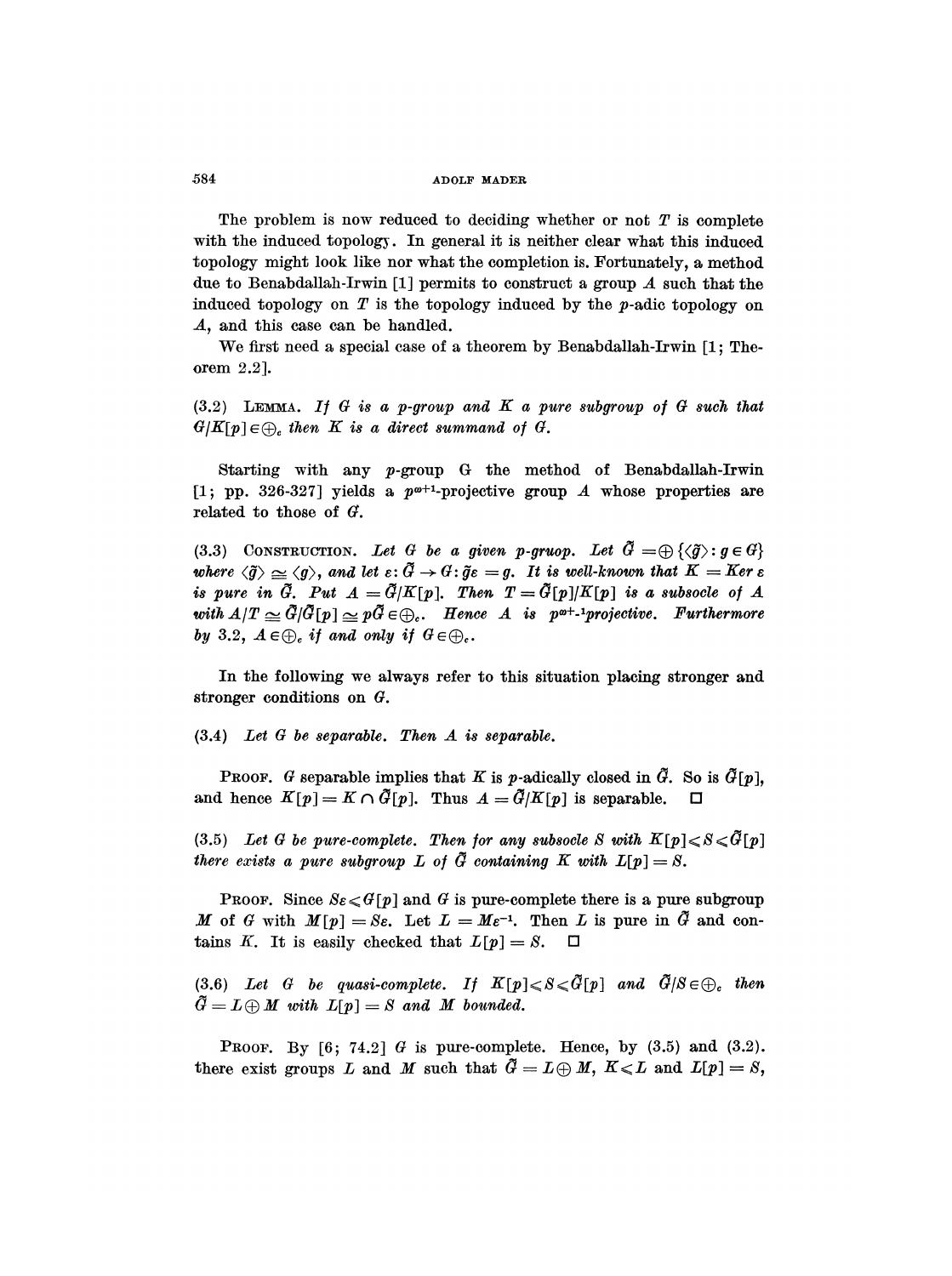Now  $G \cong (L/K) \oplus M$  and  $M \in \bigoplus_i$ . If G is torsion-complete then so is M and hence M is bounded. If G is not torsion-complete then by  $[6; 74.6]$ either  $L/K$  or M is bounded. But  $M \in \bigoplus_c$  cannot be unbounded in view of [6; 74.6].  $\Box$ 

(3.7) Let G be quasi-complete. The topology induced on  $T = \tilde{G}[p]/K[p]$  by the  $\oplus_c$ -topology of  $A = \tilde{G}/K[p]$  has the local basis  $\{(\mathbf{p}^n \tilde{G}[\mathbf{p}] + K[\mathbf{p}])/K[\mathbf{p}]\}$ :  $n \in \omega$ . Thus the  $\bigoplus_{c}$ -topology and the p-adic topology on A induce the same topology on T.

**PROOF.** It is clear that each  $(p^n\tilde{G}[p] + K[p])/K[p]$  is open in T. Suppose U is an open subgroup of  $A[\bigoplus_c]$ . Then so is  $U \cap T$  and hence there exists a subgroup S of  $\tilde{G}$  such that  $S/K[p] \le U \cap T$  and  $\tilde{G}/S \in \bigoplus_{c}$ . By (3.6) there exists *n* such that  $(p^n\tilde{G})[p] \subset S$  hence

$$
(p^n\tilde{G}[p]+K[p])/K[p] \leq U \cap T. \square
$$

We now relate the topological group  $T$  to the socle of  $G$ .

(3.8) For any group G, the groups  $G[p]$  and  $T = \tilde{G}[p]/K[p]$  are isomorphic as topological groups with topologies induced by the p-adic topologies on G and  $\tilde{G}$  respectively.

**PROOF.** Clearly  $\varepsilon: \tilde{G} \to G$  induces an isomorphism  $\varepsilon: T \to G[p]$  with

$$
((p^nG[p]+K[p])/K[p])\varepsilon = p^nG[p]. \square
$$

(3.9) THEOREM. Let G be quasi-complete,  $0 \to K \to \tilde{G} \to G \to 0$  the standard pure-projective resolution of G and  $A = \tilde{G}/K[p]$ . Then A is a separable  $p^{a+1}$ -projective group and  $A[\bigoplus_c]$  is complete if and only if G is torsion-complete.

**PROOF.** By the construction (3.3) we have that A is  $p^{a+1}$ -projective, and  $A$  is separable by (3.4). Since  $G$  is quasi-complete the p-adic and the  $\bigoplus$ -topologies on A induce the same topology on  $T = \tilde{G}[p]/K[p]$  by (3.7). By (3.1), A is complete if and only if T is complete. But T and  $G[p]$  are isomorphic topological groups by  $(3.8)$  where  $G[p]$  has the topology induced by the p-adic topology on G. By  $[6; 70.6]$  G[p] is complete if and only if  $G$  is torsion-complete. Thus  $A$  is complete if and only if  $G$  is torsioncomplete.  $\Box$ 

(3.10) COROLLARY. The  $\bigoplus_c$ -topology is not completable.